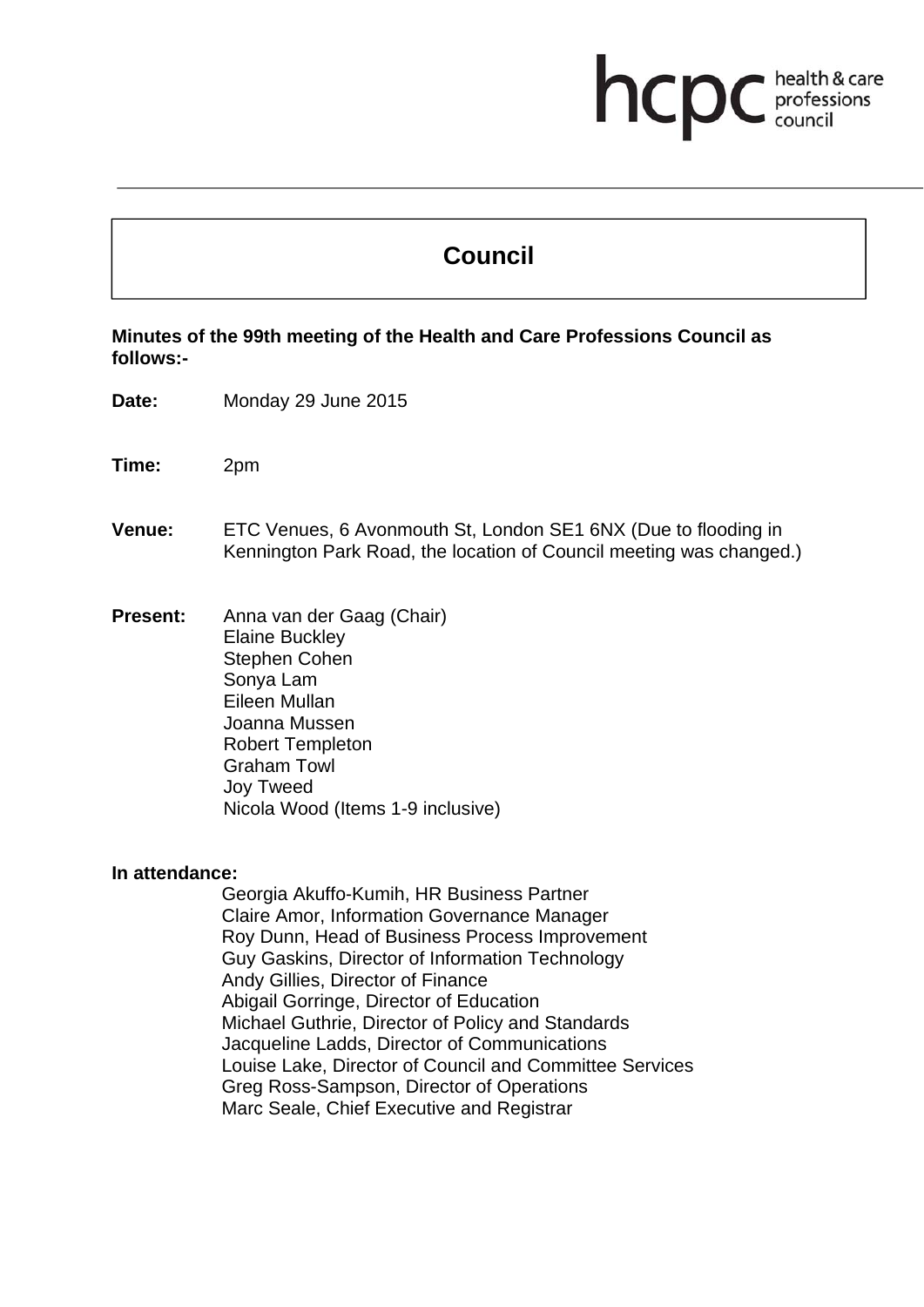## Public Agenda – Part 1

## **Item 1.15/128 Chair**'**s welcome and introduction**

- 1.1. The Chair welcomed Council members and those seated in the public gallery to the 99th meeting of Council. The Council noted that the location of the meeting had been changed as a result of flooding in Kennington Park Road which had resulted in the disaster recovery plan being invoked and the building evacuated. The Chair thanked all those involved in re-organising the meeting venue at such short notice.
- 1.2. The Chair wished to place on record her congratulations on behalf of the Council on the recent appointment of Elaine Buckley as Chair of Council, starting on 1 July 2015.

## **Item 2.15/129 Apologies for absence**

2.1 Apologies for absence were received from Richard Kennett and Stephen Wordsworth.

## **Item 3.15/130 Approval of Agenda**

- 3.1 The Council approved the agenda subject to the following:-
	- The Audit Committee minutes under item 20, enclosure 15 to be considered on 30 June because of their relevance to the Annual report which was also due to be considered on 30 June;
	- The additional item in relation to the Assessment and Selection Panel for the recruitment of a registrant Council member to be considered under item 25 'Any Other Business'.

## **Item 4.15/131 Declaration of Members**' **interests**

4.1 Elaine Buckley declared an interest under item 19, 'Remuneration of Chair.'

## **Item 5.15/132 Minutes of the Council meeting of 13 and 14 May 2015 (report ref:-HCPC78/15)**

- 5.1 The Council considered the minutes of the 98th meeting of the Health and Care Professions Council.
- 5.2 With reference to the minutes of the meeting held on 14 May 2015 in relation to the paper 'Outcomes of the consultation on the HCPC Fees' (paragraph 5.3, bullet point number nine), the suggestion was made that the sentence be shortened to reflect that not every fee rise would necessarily be as a direct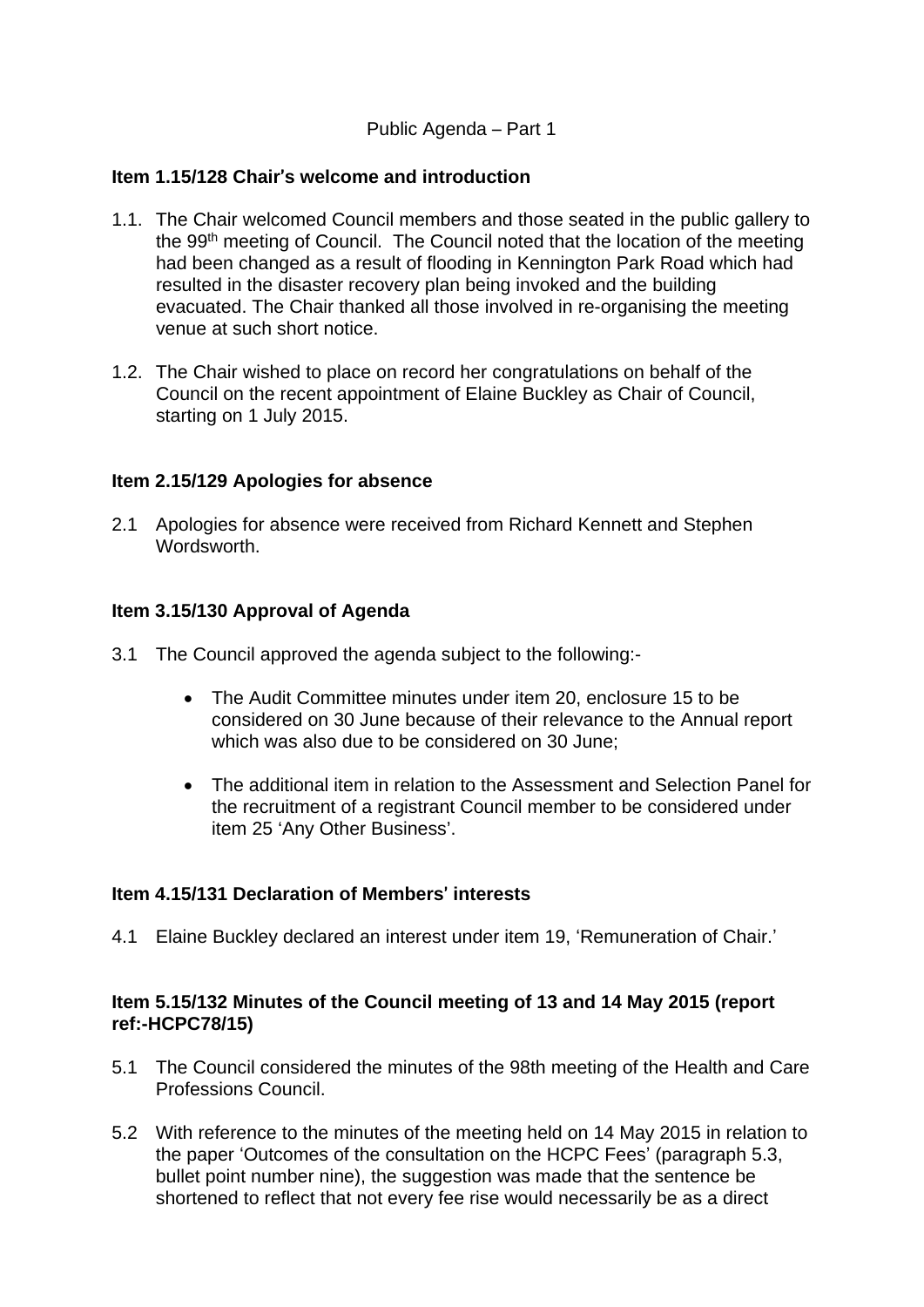result of an increase to the PSA levy. The bullet point would therefore read as follows:- "That no commitment was being made in terms of future increases to the HCPC registration fees."

5.3 The Council agreed the minutes, subject to the amendment detailed under paragraph 5.2.

## **Item 6.15/133 Matters Arising (report ref:-HCPC79/15)**

- 6.1 The Council noted the matters arising from the meetings held on 13 and 14 May 2015.
- 6.2 The Council noted that the Information Governance presentation detailed on the paper would be rescheduled for September.
- 6.3 In response to a question about when the new HCPC website would be launched, the Council noted that phase one had been deployed and this included changes to the wording on the homepage. The second deployment was imminent.
- 6.4 The Council noted an additional 'matters arising' from the previous meeting, notably that the Audit Committee Terms of Reference would be considered at the October Away day meeting.

## **Item 7.15/134 Chair**'**s report (report ref:-HCPC80/15)**

- 7.1 The Council received a report from the Chair.
- 7.2 During discussion, the following points were made:-
	- That a series of meetings had been held in Washington with regulators, professional bodies and professional associations and the theme of the discussions was the HCPC model of multi-profession regulation. An interesting development in the US had been the use of gaming in on line tests of competence (for example, see National Board of Certification of OTs);
	- A theme emerging from the CLEAR conference on 25-26 June was the lack of evidence in relation to the impact of continuing competence testing on performance – the policing model. Mentoring by trusted colleagues was more likely to have an impact on practise;
	- The meeting on 19 May with Harry Cayton was to discuss the PSA performance review. Unlike previous years, the Chair and Chief Executive had met with the PSA before the finalisation of the report and had concluded that this new approach had worked well;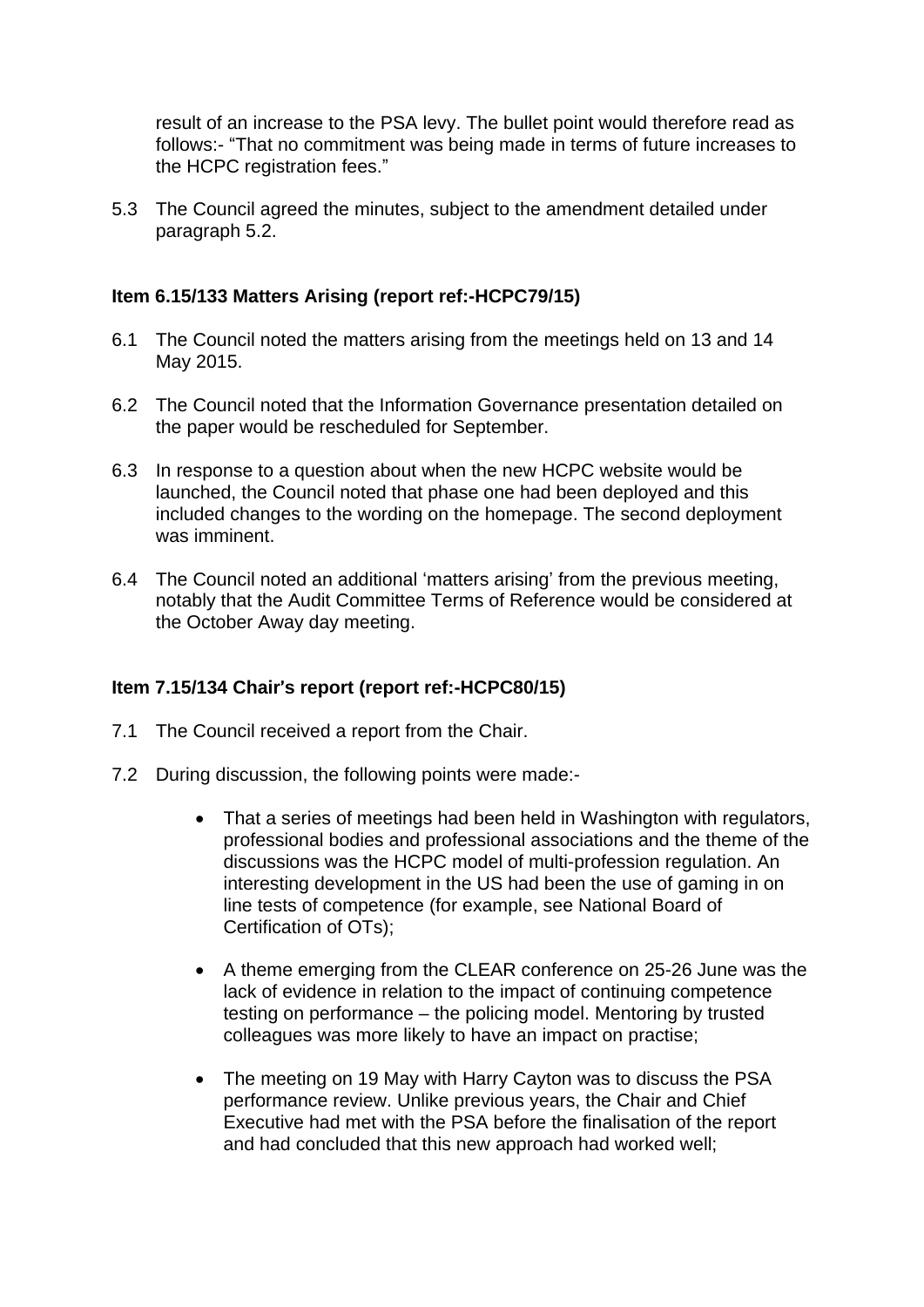- There had been a positive feedback in relation to the disengagement report when it was presented at the 'Meet the HCPC' in Middlesborough on 2 June;
- The Council were apprised of the approach to regulation taken in the US and noted the current issue whereby there were attempts to encourage the recognition of licences across states, (known as the licensure compact) in order to facilitate mobility of professionals between US states.
- 7.3 The Council noted the report.

## **Item 8.15/135 Chief Executive**'**s report (report ref:-HCPC81/15)**

- 8.1 The Council received a report from the Chief Executive.
- 8.2 During discussion, the following points were made:-
	- With reference to the scheduled meeting on 14 July with the Occupational Therapy Board of New Zealand, the Council noted that overseas organisations often took an interest in HCPC's approach to multi-professional regulation;
	- The Council noted that a memorandum of understanding was being drawn up with Jersey and this was to ensure ongoing co-operation in relation to any Fitness to Practise cases which may arise under their jurisdiction:
	- The Council noted that the Chief Executive attended a session of the Health and Sport Committee at the Scottish Parliament on 23 June. This arose since members of the Scottish Parliament had triggered the 'praying' process in relation to the legislation to increase the HCPC's registration fees. A motion had been tabled to annul the legislation. It was noted that the Committee voted against the motion;
	- The Chief Executive gave the Council a full briefing in relation to the floods that had occurred in Kennington Park Road that morning and the resulting action of invoking the 'disaster recovery plan;'
	- In response to a concern about 405 Kennington Road and what would happen should that building flood, the Council noted that the electrical sub-station for the whole area was underneath that building;
	- It was noted that no additional days would be added to the current renewal period as the short period that the online renewal facility was scheduled to be down would have little impact since the professions in the renewal cycle still had over two months left for renewal.
- 8.3 The Council noted the report.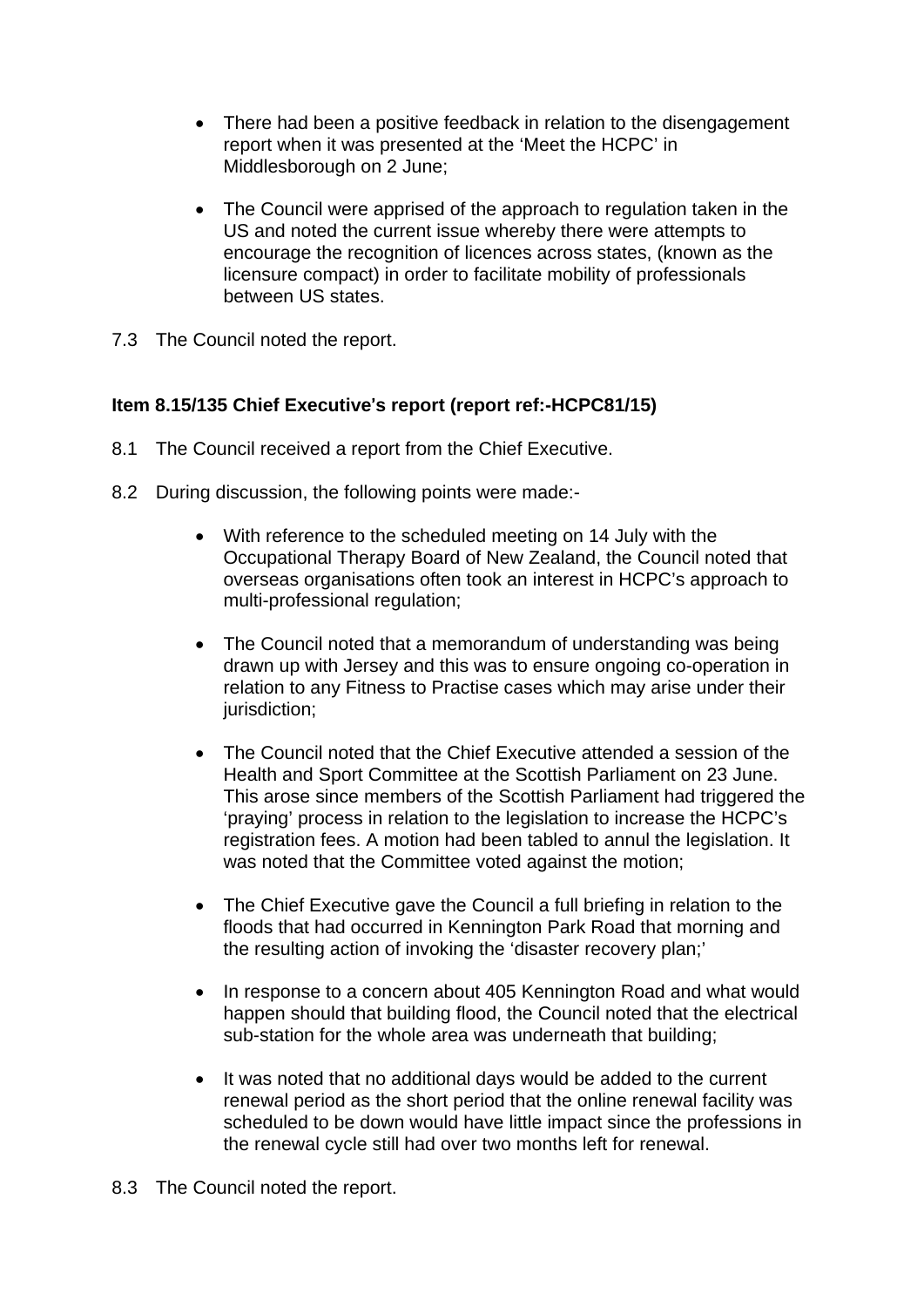# Items for discussion/approval

## Departmental Reports

## **Item 9.15/136 Human Resources Report (report ref:-HCPC82/15)**

- 9.1 The Council received a report from the Executive.
- 9.2 The Council noted the main activities of the Human Resources department.
- 9.3 During discussion, the following points were made:-
	- The Council noted that agency staff were generally required in specific roles in the Fitness to Practise department. The tendency is to group together any case manager recruitment and so the use of agency staff should decline;
	- The Council were apprised of the approach to Partner performance reviews and the Council noted that whilst Higher Education providers do not feed back specifically on visitors, if an issue were to arise as part of a visit, they have the opportunity to feed this back;
	- The Council noted that the gap between budgeted employees and total employees as set out on page 8 of the report was as a result of a number of organisational changes.
- 9.4 The Council discussed the paper and noted the contents.

## **Item 10.15/137 Finance Report (report ref:-HCPC83/15)**

- 10.1 The Council received a report from the Executive.
- 10.2 The Council noted the main activities of the Finance department since the May 2015 meeting of Council. It included statistical information and highlights key work undertaken.
- 10.3 During discussion, the following points were made:-
	- The department were working towards a process whereby partners will be paid their fees without physical invoicing;
	- The investment policy states that the target rate of return for investments should equal or better the Bank of England base rate. That rate was 0.5% for 2014-2015 and HCPC achieved an average rate of 0.85% and so exceeded the target;
	- That the management accounts for the month still included the accruals carried over from last year and, in addition, they showed a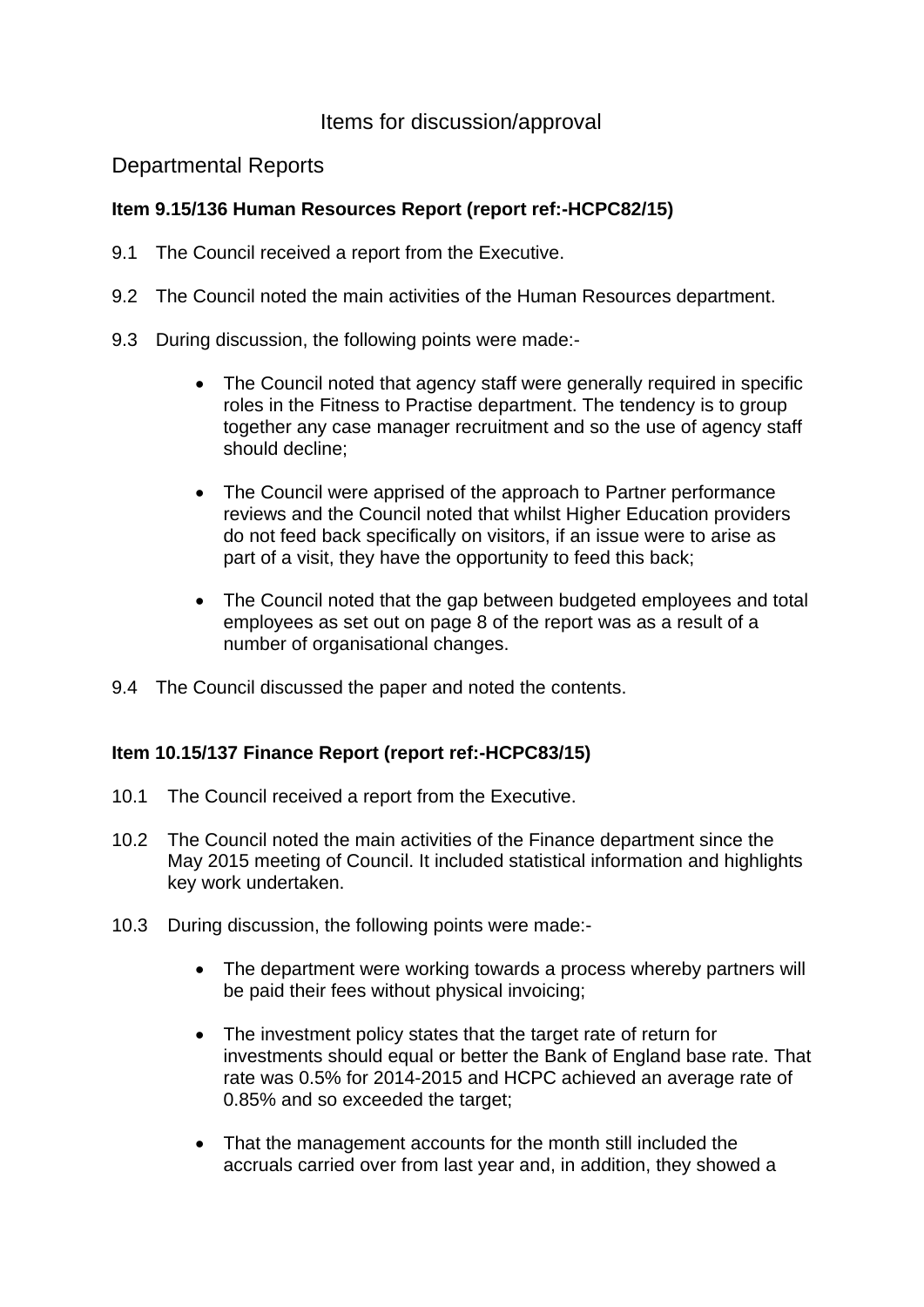positive variance against the budget of £1.06M which is mainly as a result of timing differences;

- There was some discussion about the reserves policy and the level it should be set at in relation to operating expenditure. It was noted that should HCPC move to monthly direct debits for payment of registration fees, this would need to be reviewed. The suggestion was made that this need to be looked at in line with the investment policy.
- 10.4 The Council discussed the paper and noted the contents.

## **Item 11.15/138 Communications Report (report ref:-HCPC84/15)**

- 11.1 The Council received a paper from the Executive.
- 11.2 The Council noted the main activities of the Communications department since the last meeting of Council. It included statistical information and highlights key work undertaken across the range of communication channels.
- 11.3 During discussion, the following points were made:-
	- There was discussion in relation to the disparity between the number of Fitness to Practise references within media coverage in April (170) compared to May (24). It was noted that this could be attributed to a particularly high profile case;
	- With reference to press releases, it was noted that on occasions, we issue press releases in relation to Fitness to Practise cases although sometimes they may have already been picked up by the media. It was therefore a combination of both proactive and reactive media;
	- In response to a question about the College of Social Work, the Council noted that no comment had been made about the closure as it was not felt appropriate for the regulator to do so.
- 11.4 The Council discussed the paper and noted the contents.

## **Item 12.15/139 Information Technology Report (report ref:-HCPC85/15)**

- 12.1 The Council received a paper from the Executive.
- 12.2 The Council noted the main activities of the information Technology department.
- 12.3 During discussion, the following points were made:-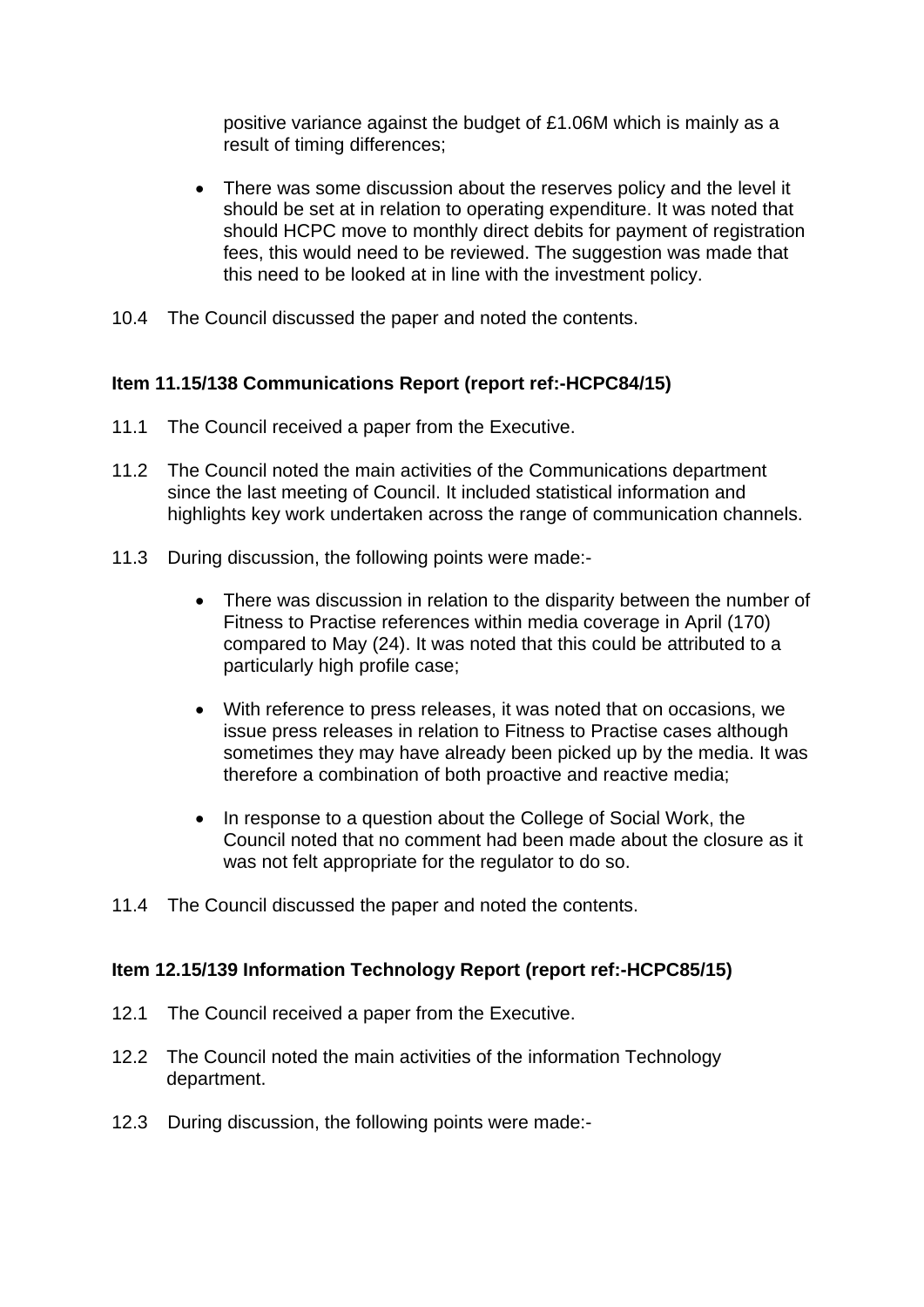- The migration from lotus notes to Microsoft outlook had been delayed due to the anticipated impact of the rail strikes scheduled for June as this would have prevented having onsite 'floor walkers' on the first day;
- The subsequent go-live date was postponed after an issue was discovered with the Education system and how it processed emails. This had been escalated to Microsoft;
- With reference to the HR and partners systems build, the Council noted that we had gone through a full OJEU tender with documentation setting out the full specifications. The shortcomings in the technologies ability was not as a result of missing specifications. The technology vendor has resolved to develop the technology in order to close the gap.
- 12.4 The Council discussed the paper and noted the contents.

## **Item 13.15/140 Education Report (report ref:-HCPC86/15)**

- 13.1 The Council received a paper from the Executive.
- 13.2 The Council noted the main activities of the Education Department in April, May and June 2015. The update included statistical information and highlighted key work undertaken.
- 13.3 During discussion, the following points were made:-
	- There was discussion about whether a decrease in the number of approved programmes could lead to an impact on competition. In response, the Council noted that this is not something we would get involved in as our focus was to ensure that students completing an approved programme met our standards;
	- The Council noted that there was a high number of paramedic programme approval visits planned for the summer. As a result, some approval visits would be conducted by one paramedic plus another visitor rather than two paramedics which was permissible under our legislation.
- 13.4 The Council discussed the paper and noted the contents.

## **Item 14.15/141 Secretariat Report (report ref:-HCPC87/15)**

- 14.1 The Council received a paper from the Executive.
- 14.2 The Council noted the main activities of the Secretariat department which included preparing for a further recruitment campaign to recruit a registrant member in the place of Elaine Buckley.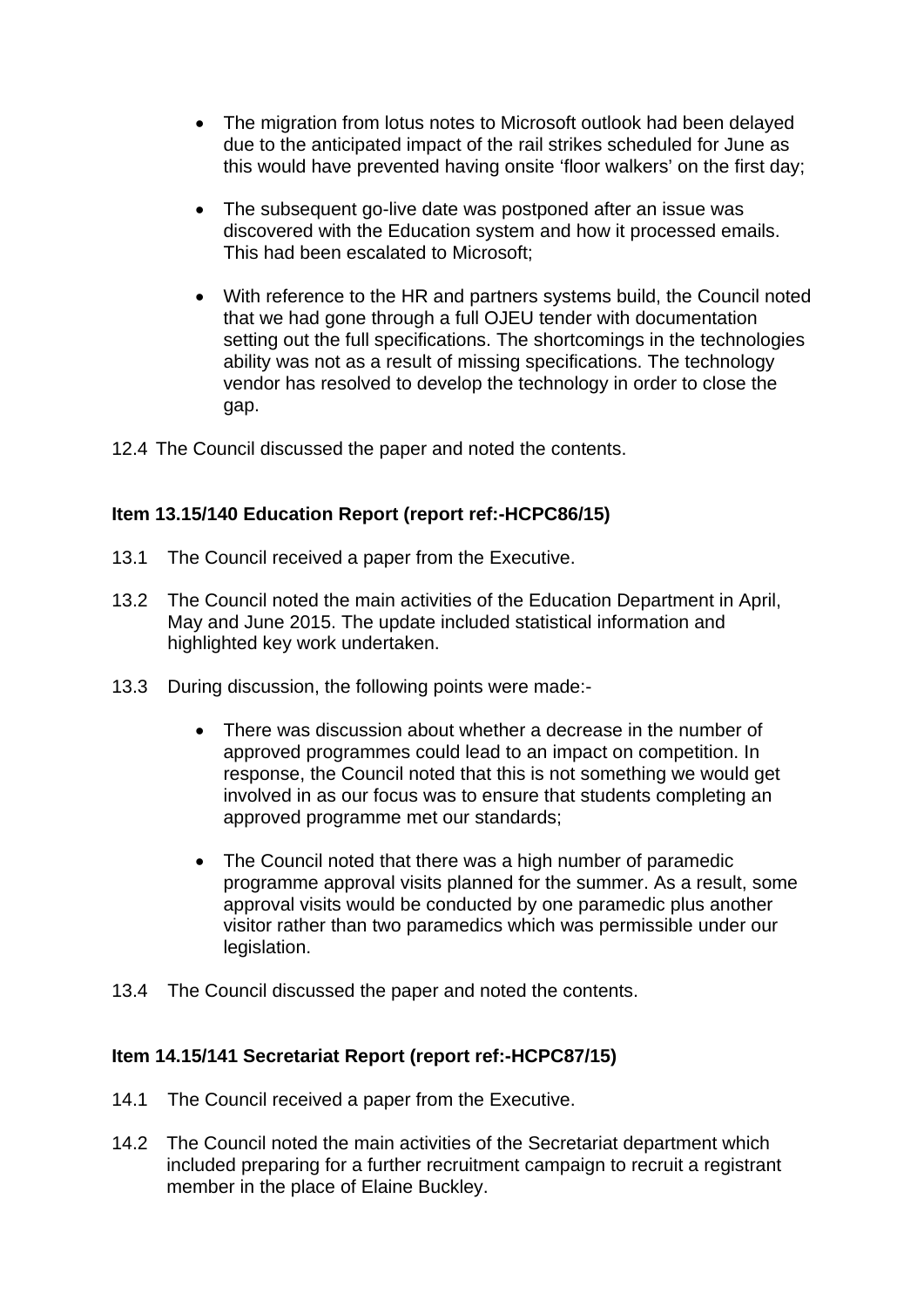14.3 The Council discussed the paper and noted the contents.

## **Item 15.15/142 Operations Report (report ref:-HCPC88/15)**

- 15.1 The Council received a paper from the Executive.
- 15.2 The Council noted the main activities of the Operations department.
- 15.3 During discussion, the following points were made:-
	- The Council wished to place on record their thanks to Roy Dunn and his team in achieving the recent ISO certification;
	- With reference to the presentation of information, concern was expressed that some of the achievements of the registration department still needed to be highlighted within the report;
	- The Council noted a 32.1% decrease in the number of telephone calls received by the registration team. Whilst this meant less personal interaction with registrants, it did mean that efforts could be re-directed into other areas of work.
- 15.4 The Council discussed the paper and noted the contents.

## **Item 16.15/143 Policy and Standards Report (report ref:-HCPC89/15)**

- 16.1 The Council received a paper from the Executive.
- 16.2 The Council noted the main activities of the Policy and Standards department.
- 16.3 During discussion, the following points were made:-
	- The Council noted that a submission had been made to Ben Gummer, the new Secretary of State for Health in relation to public health specialists although he had not yet responded. No legislation in relation to public health specialists was therefore expected until the next session of Parliament at the earliest;
	- The Director of Policy and Standards would be spending some time at AHPRA (Australian Health Practitioner Regulation Agency) in August/September and planned to undertake some work in relation to continuing fitness to practice;
	- The Council noted the ongoing work in relation to research and noted that the research team working on CPD perceptions and experiences are due to present their findings to the Education and Training Committee meeting in September 2015. The outcomes arising from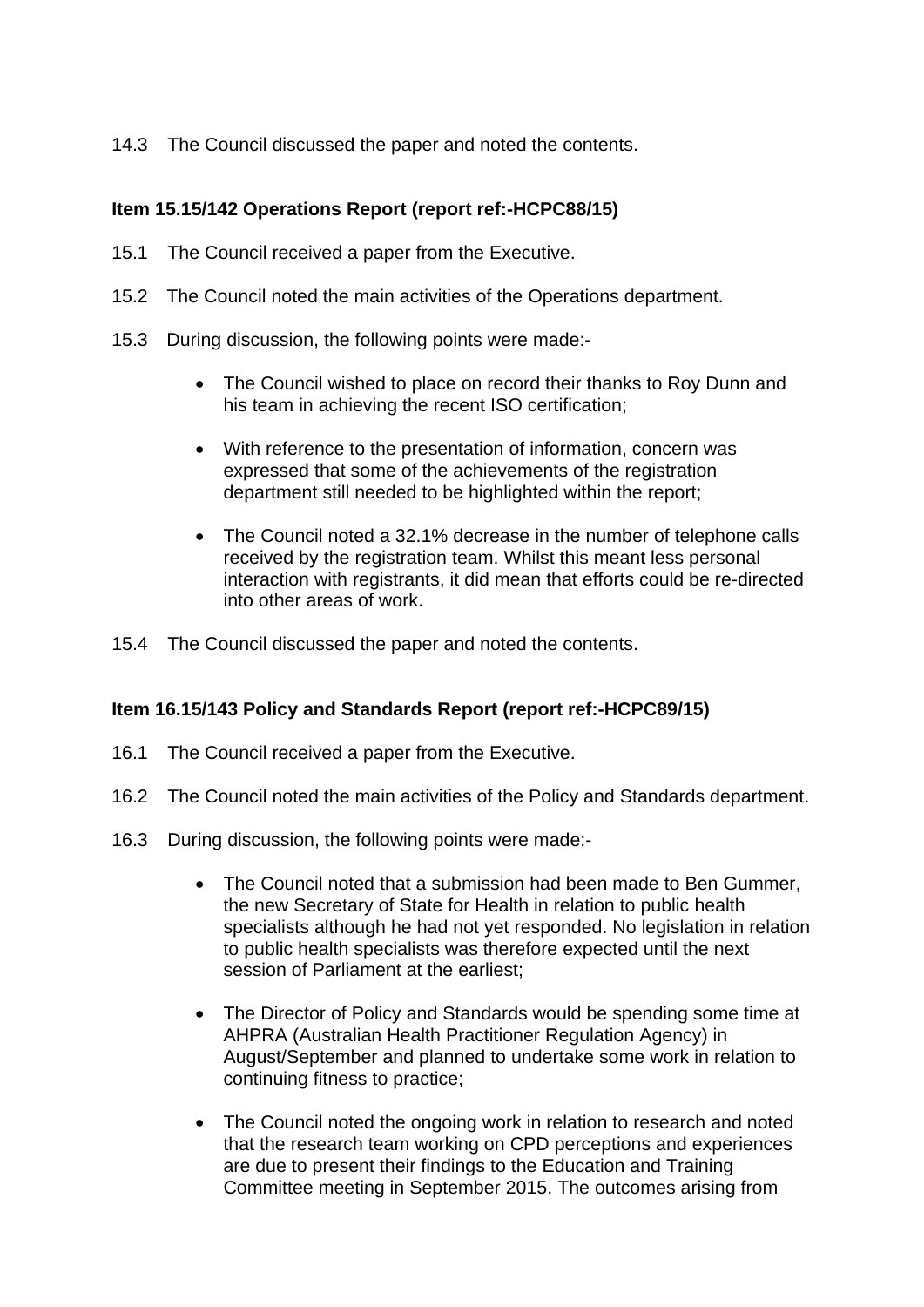this research would be taken forward by various departments, not just the Policy and Standards team.

16.4 The Council discussed the paper and noted the contents.

## **Item 17.15/144 Fitness to Practise Report (report ref:-HCPC90/15)**

- 17.1 The Council received a paper from the Executive.
- 17.2 The Council noted the main activities of the Fitness to Practise department. The report includes statistical information relating to case management and adjudication activity in May 2015 as well as length of time analysis.
- 17.3 The Council discussed the paper and noted the contents.

## **Item 18.15/145 Chief Executive**'**s Summary of key issues**

- 18.1 In response to a question about the government's agenda, the Council noted that we were still not clear on the government's direction of travel or their appetite or otherwise in relation to regulation.
- 18.2 It was noted that whilst the appetite for statutory regulation was not yet known, it was important to continue to drive the mediation agenda which had wider support.

The Council agreed to waive Standing Order no 13 in order that the rest of the business could be transacted that day.

## Corporate Governance

## **Item 19.15/146 Remuneration of Chair (report ref:-HCPC91/15)**

- 19.1 The Council received a paper from the Executive.
- 19.2 The Council noted that between January and May of this year, a recruitment campaign took place in order to appoint a new Chair of Council. The assessment and selection panel recommended one candidate to the Privy Council for appointment. Given the successful candidate's suitability for the role, this option was explored further and the proposal was that, in return for 3/5 of the candidate's current working time, the HCPC reimburse the employer at a rate of £58,250 per annum.
- 19.3 During the discussion the following points were made:-
	- Concern was raised that the role as HCPC Chair required more than 3/5 of an individual's working week and may not be enough time to fulfil the commitments of the role. In response the Council noted that this was a realistic amount of time to dedicate to the role and whilst the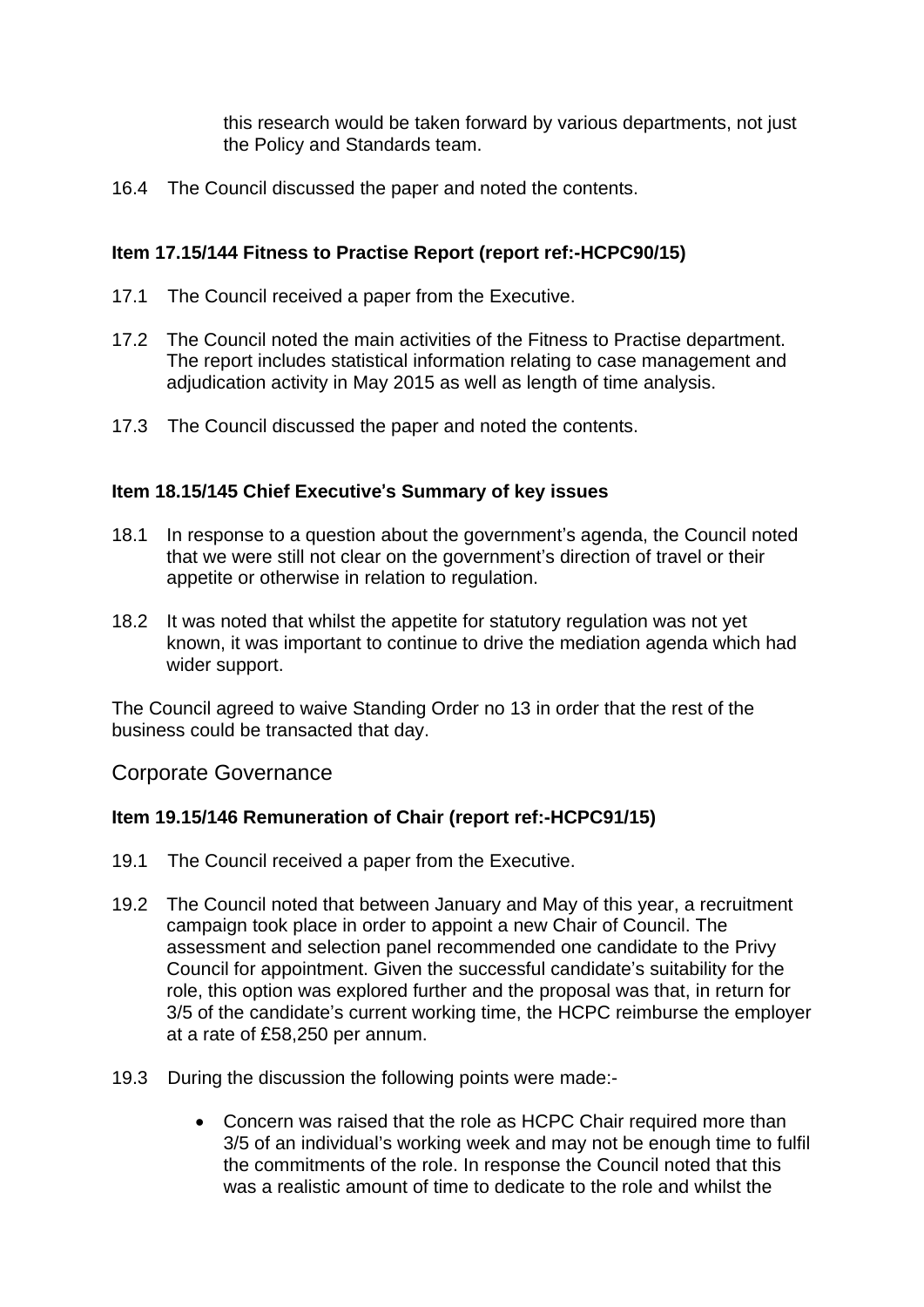incumbent Chair had exceeded that time commitment this year, this was as a result of additional workload not specific to the role of Chair, for example working on research documents;

- In response to a question about whether the practicalities of such an arrangement had been explored in detail with the university, the Council noted that this had been detailed as part of the contract;
- There was support for an annualised fee rather than a daily rate for the role of Chair;
- That should the agreed time commitment be exceeded by the Chair, this needed to be flagged by the incumbent in order that arrangements could be reviewed;
- It was important to ensure that any package agreed with the employer was sufficient in order to maintain the same level of pension contributions for the individual;
- It was important for the Chair to know that they could call on members of Council for support, for example, to attend meetings.
- 19.4 The Council agreed:-
	- (i) the approach for payment of fees for the HCPC Chair be changed;
	- (ii) that an annual payment of  $£58,250$  be made to the candidates employer in return for 3/5 of the candidates current working time in order that they can fulfill their role as Chair of HCPC;
	- (iii) The detailed arrangements be documented in a contract entered into by HCPC and the employer.

## **Item 20. 15/147 Minutes of the Audit Committee meeting held on Wednesday 17 June 2015 (report ref:-HCPC92/15)**

20.1 The Council agreed that this item be considered as part of the agenda for Tuesday 30 June 2015.

## Items to Note

The Council noted the following reports:-

#### **Item 21.15/148 Council members**' **performance and development review 2014- 2015 (report ref:-HCPC93/15)**

**Item 22.15/149 Reports from Council representatives at external meetings (report ref:-HCPC94/15)**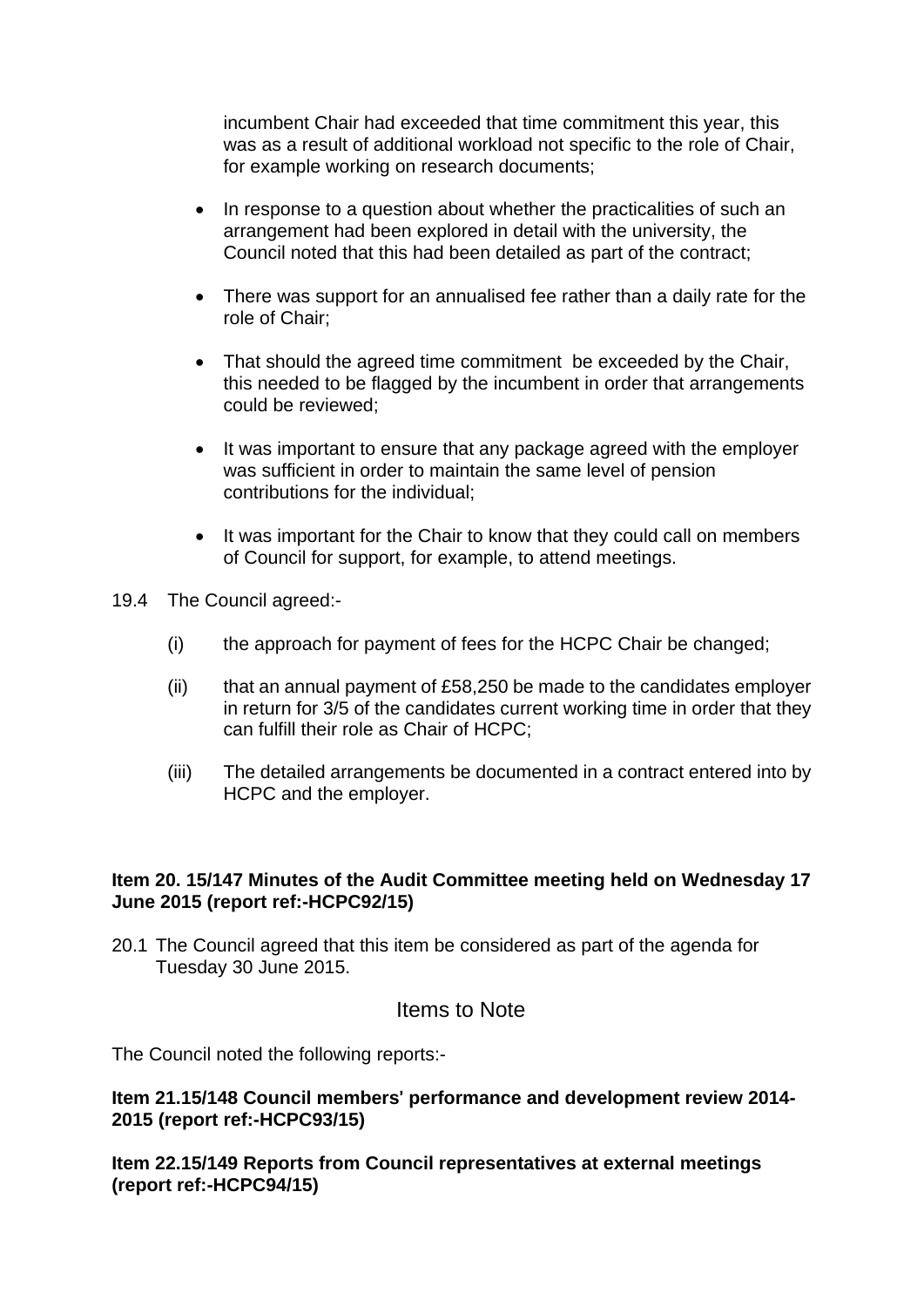## **Item 23.15/150 Council and Committee dates 2016 (report ref:-HCPC95/15)**

## **Item 24.15/151 Minutes of the Education and Training Committee meeting held on Thursday 4 June 2015 (HCPC96/15)**

**Item 25.15/152 Any other business:** 

## **Appointment of the Assessment and Selection Panel for the Recruitment of a Council member**

- 25.1 The Council received a paper for discussion from the Executive.
- 25.2 The Council noted that an Assessment and Selection Panel was required in order to recruit a registrant Council member in the room of Elaine Buckley who had been appointed as Chair with a term starting on 1 July 2015.
- 25.3 The Council agreed the Assessment and Selection Panel as follows:-
	- Elaine Buckley, Chair of Council and Chair of the Panel;
	- Gareth Hadley, Chair of the General Optical Council;
	- Penny Bennett, an independent.

## **Item 26.15/153 Resolution**

26.1 The Council adopted the following resolution:

'The Council hereby resolves that the remainder of the meeting shall be held in private, because the matters being discussed relate to the following;

| <b>Item</b> | <b>Reason for Exclusion</b> |
|-------------|-----------------------------|
|             |                             |

- (a) information relating to a registrant, former registrant or application for registration;
- (b) information relating to an employee or office holder, former employee or applicant for any post or office;
- (c) the terms of, or expenditure under, a tender or contract for the purchase or supply of goods or services or the acquisition or disposal of property;
- (d) negotiations or consultation concerning labour relations between the Council and its employees;
- (e) any issue relating to legal proceedings which are being contemplated or instituted by or against the Council;
- (f) action being taken to prevent or detect crime to prosecute offenders;
- (g) the source of information given to the Council in confidence; or